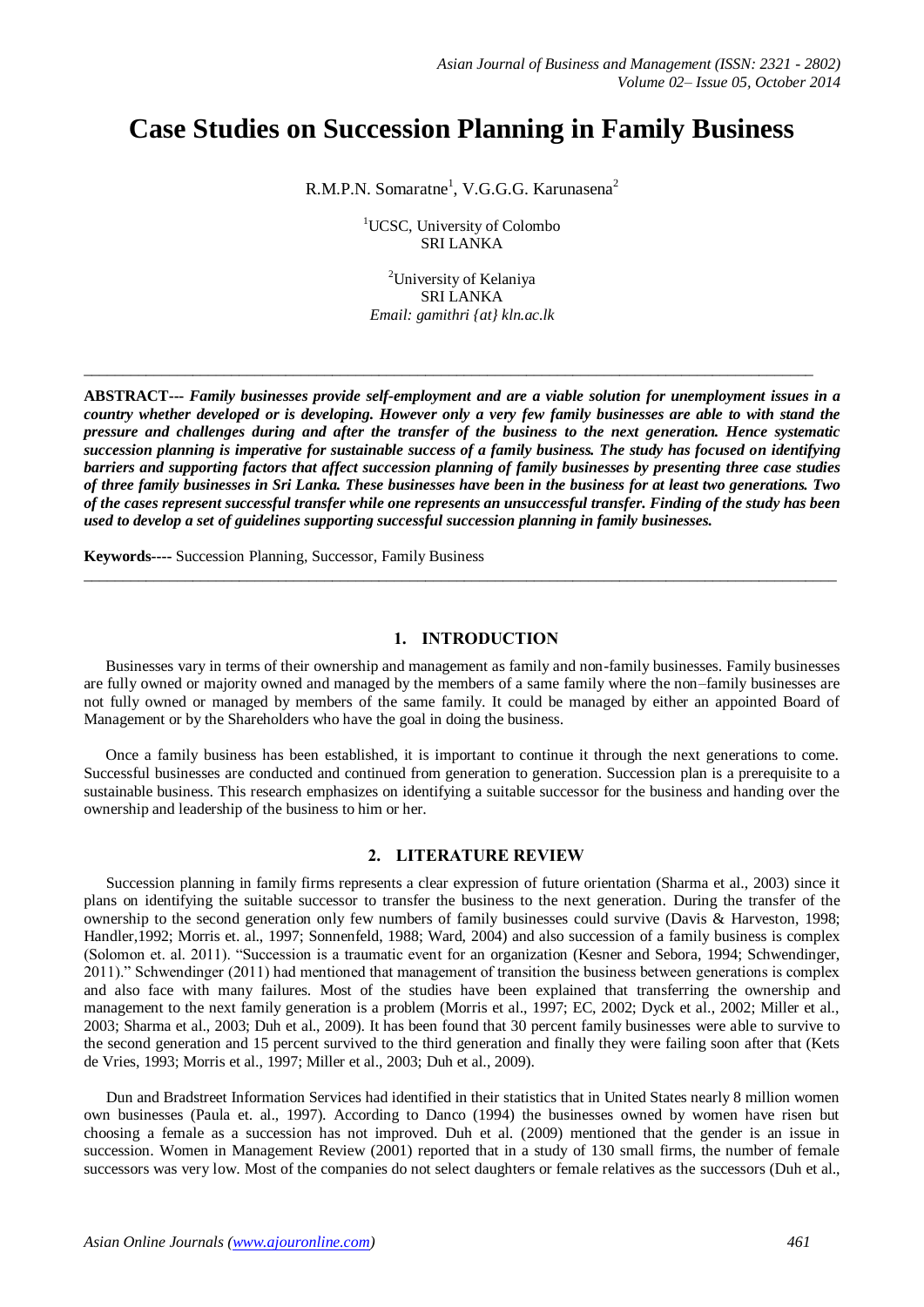2009). "Women are rarely considered as succession candidates" (Martin, 2001; Dawley et al., 2004; Barry and Gabriel, 2006).

Duh et al. (2009) discussed that there are three knowledge types are entailed for a successful successor. They are technical knowledge, organizational knowledge and knowledge required for leadership, decision making, risk taking etc. Trow (1961) revealed some of the actions are taken at the succession planning process. At the transition of the ownership to the successor, the incumbent should transfer the full power and duties unless the succession will be unpredictable (Solomon et. al., 2011). The son at his right age of the family is concerned as the first successor. If the son is too young or he is not interested in taking the job or if the required abilities to take the position are not enough then the succession planning has been postponed by the principal owner. If the owner has no heir to pass the business then a person from inside or outside the company are chosen for the position. Crome et al. (1999) stated that the owner of the business wants to pass it to the children. But there are some factors affecting in passing the ownership and difficulty in adapting the business by the family successor (Miller et al., 2003; Barry and Gabriel, 2006). Reluctance to handover the power, dislike of the potential successor in taking the position and the roles, disapproval of the family members (Sharma et al., 2003; Barry and Gabriel, 2006). After transfer the business to the successor the involvement of the incumbent will be a problem. Sonnenfeld (1988) stated that the founder has different retirement types. Some of them work for the firm until they die or forced to abandon or some founders being forced to leave come back again due to incompetent successor or some of them are ready to leave and come back as an advisor and run after other projects or some founders choose successor who will fail.

In order to hand over the business to the family member the owner's requirements and capabilities should be built in them by mentoring and assisting (Ibrahim et al., 2001; Barry and Gabriel, 2006). To be a successful heir the educational and experienced background, motivation in joining the firm, self evaluation on the transition preparation and training are important. Moreover, working at all the positions for considerable number of years in or outside the company will be helpful for the heir to prosper the succession (Morris et al., 1997). Brockhaus (2004) mentioned that the junior generation needs to gain different experiences in family businesses which help the successor to learn about the culture and the overall information of the business. According to that Davis (1998) stated that the individual skills should be developed through out those different stages. The founder has entrepreneurial characteristics, creativity, and need for achievement, inner locus, innovativeness and network of social relationships (Korunka et al., 2003). Mazzola et al. (2006) suggested that mentoring and strategic planning help in adapting above characteristics easy and fast.

For an effective succession the relationship between the successor and the owner and correct timing are important (Brockhaus, 2004). Handler (1992) and Hollander & Elman (1988) also mentioned their researches that owner and the successor should maintain a stable personal relationship. The incumbent and the successor should share trust and understanding for a better transition (Kansikas & Kuhmonen, 2008). Hubler (1999) and Getz and Petersen (2004) identified barriers that affect the succession planning. The unavailability of the heir to pass the business, incompatibility of the age difference of children and parents, unwillingness of the children to take over the business, negative impression on the business in children's mind and gender discrimination are the barriers identified by the above researchers for impractical succession.

According to the above literature, the relationship between incumbent and successor, the relationship between family members, the attachment with the business and the recommendation of employees affect the succession planning. Moreover, characteristics of the successor himself have an influence on succession planning. Age, gender, education, experience, attitudes, need for achievement and willingness are some of such characteristic which are relevant to the successor. The incumbent's attitudes also affect the succession where some are reluctant to transfer the ownership due to the fear of losing power. Thus, are reluctance of the owner in retiring after the transfer is also a major barrier that has been identified. Past literature have also emphasized that succession cannot be done during a short time period. Therefore unavailability of a contingency succession plan itself is a barrier in succession planning.

## **3. METHODOLOGY**

The study was carried out under four steps. In the first step, the literature review was done to identify background information on the area and findings of other researchers. Through this, barriers and supporting factors that are relevant to succession planning were identified. The second step was to gather required data. Therefore interviews were carried out on two family businesses that have been in business for at least two generations. Interview was used as the instrument for data gathering. The author prepared comprehensive case studies for each of the interviews. As the fourth step, case studies developed were analyses using cross case analysis method. Authors compared the three case studies together and also compared the case study findings with the literature findings. The final step was to recommend guidelines for a successful succession plan. Based on the identified factors and barriers the guidelines were developed by the author.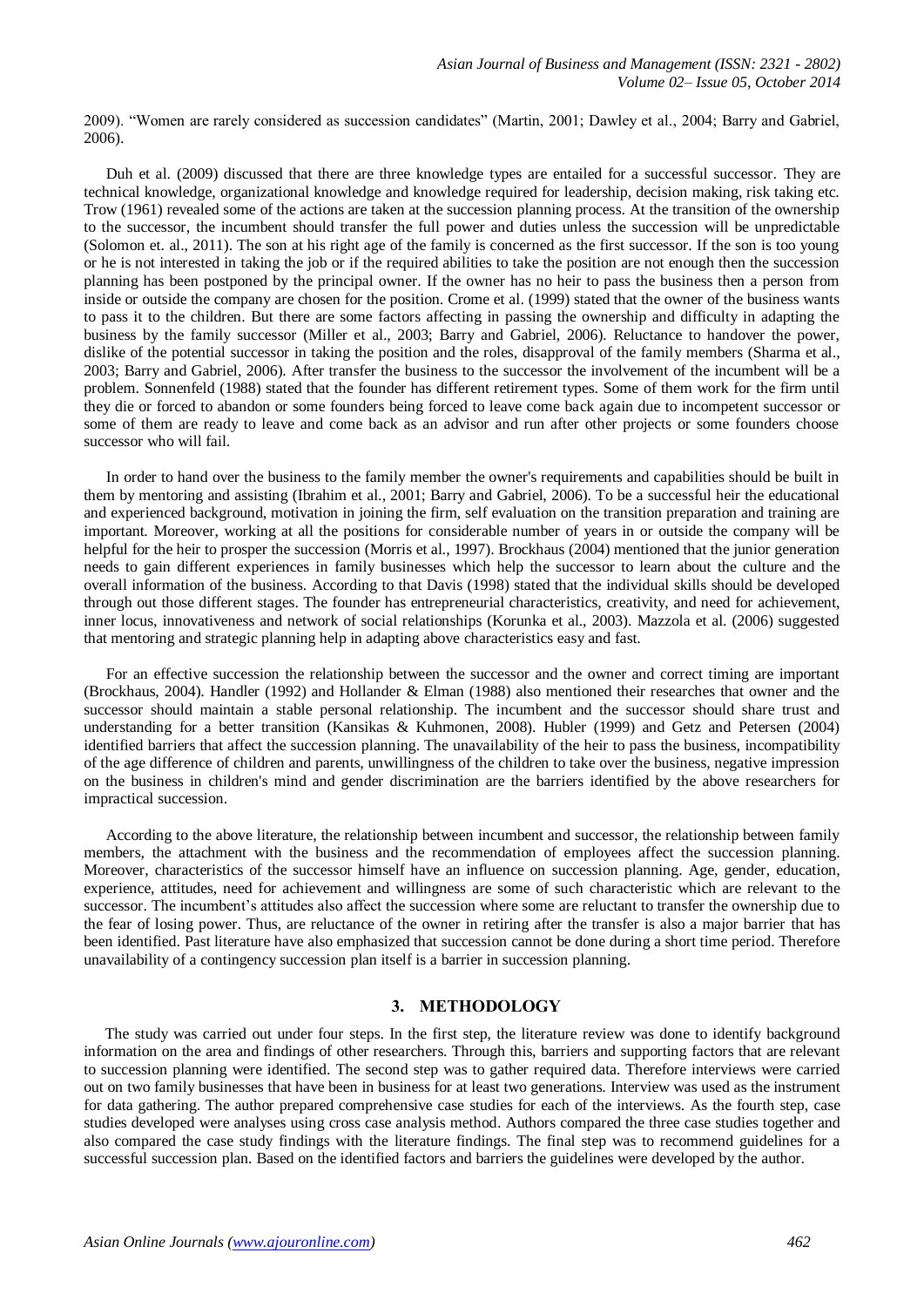# **4. RESULTS**

#### **Case Study: Sopana Flower Plant Nursery**

'Sopana Flower Plant Nursery' is a flower plant nursery in Nuwara Eliya district in Sri Lanka. It grows different flower plants like roses, daisies, carnation, gerberas etc. There are different varieties from each plant different colors. Fifteen employees are involved in the business. The business is currently run by the second generation. The first owner had three sons and he saw potential in his youngest son than the other two sons. Therefore he transferred the business to his youngest son fourteen years ago. The business sells flower plants to the international market through Sri Lankan dealers. They do not sell flowers but they sell the entire plant once it bears flowers. The owner asks the dealers to come to the estate and buy the plants when they are ready to be sold. Therefore, the current owner emphasized the need to look after the plants very well and grow them methodically which according to him is a tedious task. He further mentioned that the business experiences fluctuations in relation to the attainment of profits at times. Therefore, predicting the likely future for the business becomes difficult. Thus, vigilance plays a crucial role in safeguarding the business. A change in the weather pattern and the ways in which a plant is treated influences the growth of the plant to a larger extent. Therefore, he emphasized the need to have skills that act as prerequisites for the job. Plants should be taken care of properly by adding the required nutrients. Furthermore, artificial weather conditions should be created if the normal weather conditions do not suffice. The other difficult task is to safeguard the plant from insects. Thus, the combination of the above mentioned actions will give an excellent outcome if done properly.

The father of the current owner transferred the business to his youngest son when he was in his mid-twenties with enough capital and land. Before, transferring the business to him, the father allowed all three sons to work and gain knowledge. If the owner does not have the sufficient knowledge to handle the business, the business will not survive for long. The father initiated this task when the children were between the ages of twelve and seventeen. However, the oldest child went on to pursue his further education at a local university and as a result, he could not get involved with the business. The second son, too, requested his father to give him sufficient capital to start a new business which sells electronic items. He mentioned that the training period lasted for more than twelve years. Given the nature of the business, the training period should be very long. This is because different plants grown in the nursery require different methods of attention. Accordingly, making pits for plants, choosing soil types, fertilizers and their ratios, pesticides, weather types, amounts of water etc. should be learnt by the successor for each different plant as it is an essential part of his learning process. This knowledge of the business should be acquired by the successor in order to run the management smoothly and efficiently. None can mislead the successor when he has the expertise and he will also be able to take the necessary action in the absence of an employee.

The second owner mentioned that the interest in the business helped him to acquire the knowledge and remain in the business during his training period. This interest was further developed throughout his training period. He stated that the process underlying the business is very complex but the interest made him to endure every difficulty. As a result, he faces both hard and successful times with courage. The first owner mentioned that this type of business always needs special attention and patience. The only way to acquire that particular skill is to develop an interest towards the business. The current owner has two sons who are aged twelve and ten. Yet, he is not sure if his sons will join the business as the world at present is very different from the one that existed in the past. Nevertheless, he still takes them to the nursery so that they will be tempted to get involved in the business activities. He mentioned that he cannot force them to join the business as it will not be successful. The willingness to pursue the activities pertaining to the business should always be there in both of them. Therefore, he mentioned that he will not commence their training till they show an interest. He clearly stated that if he trains the children without their consent and if his two sons later embark on different career paths, everything he did will be of no use. Therefore, a family member who is really interested in the business should be chosen as the successor. If there is no one within the family, then the business will have to be run by a third party but the ownership should still reside with the family.

The second owner mentioned that the gender of the successor does not pose problems as anyone interested can enjoy working in the business. He mentioned that he asked his wife to join the business after their marriage. Being a housewife, she helped him with the business activities once she had finished all her household chores. According to the owner, his wife took part in every activity with enthusiasm and commitment. He also stated that if one day his sons do not get involved with the business, his first successor selection priority will revolve around the daughter-in-laws. Recalling his past memories, he said that his father had also asked his mother to join the business whenever she can. She, too, had performed her tasks passionately and effectively. He also stated how his father underwent a bypass surgery when he was just seventeen years old and how it took him nearly six months to recover. During this period, his mother carried out the duties as the emergency successor. She was devoted to the work just like his father and as a result, the business functioned smoothly in the absence of the actual owner. Therefore, the gender does not affect the selection of a successor as he or she should only possess the interest to engage in the business with enthusiasm.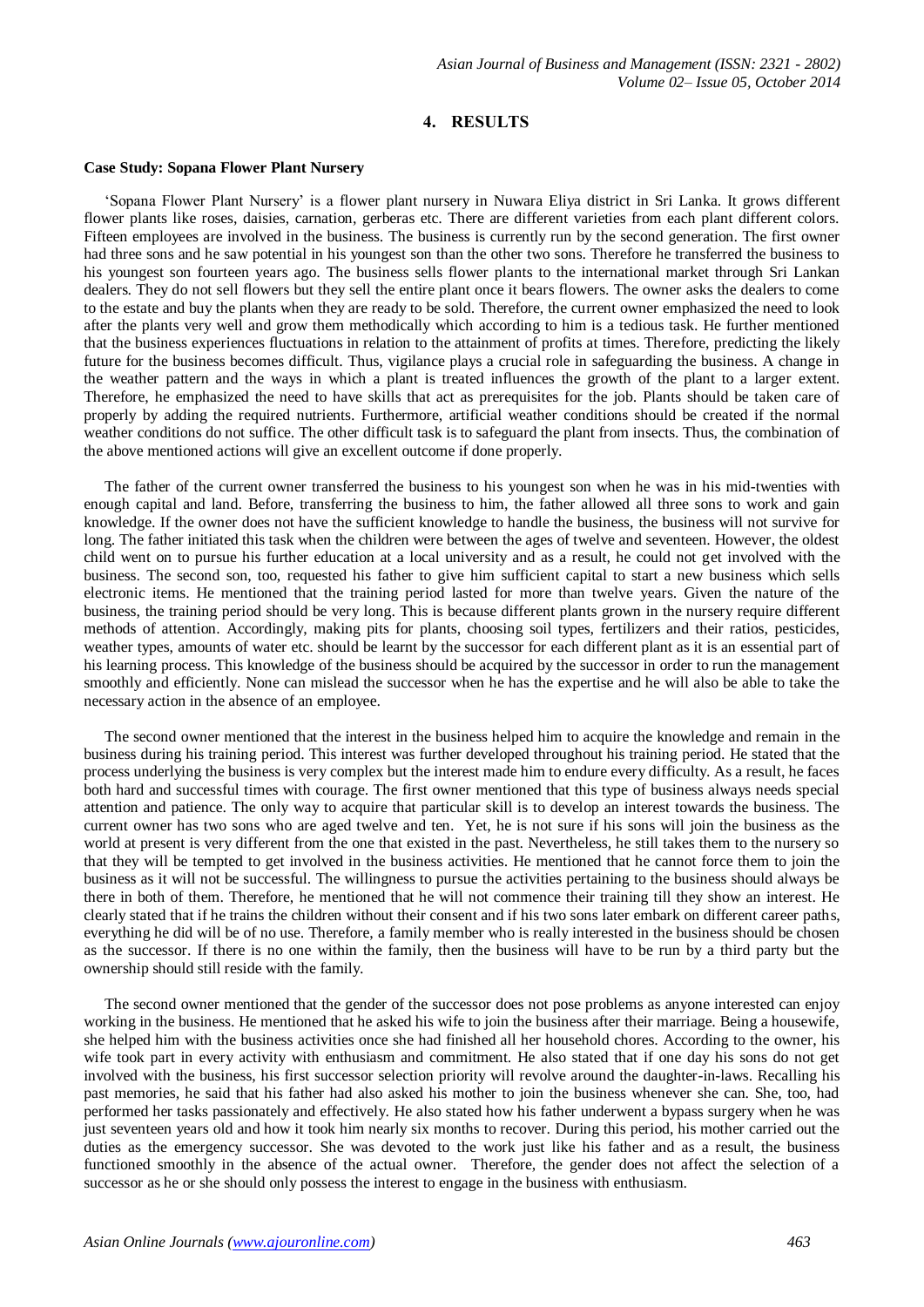The second owner mentioned that the age of the successor plays a crucial role when transferring the business. He said that the transfer cannot be done as soon as the potential successor is identified. He stated that the chosen successor should engage with work by playing different roles and gain knowledge. In this respect, gaining maturity in every role he performs is important. The training period, thus, lays the foundation for the successor to gain the required maturity. This maturity will further be enriched by the experiences he gathers with the passing time.

Maturity will be attained with the passing of time alongside with the age. It helps in the development of leadership skills, intelligence and common sense. Yet, leadership skills prove more important as they help in effective administration. These skills can be developed during the training period. Having gained these skills, the successor will then be able to handle the employees, dealers and suppliers well. It is these skills which will eventually help the successor to use intelligence and common sense to manage the business and its stakeholders. In this respect, intelligence is a necessity for the business and this is acquired through proper leadership. According to the owner, the business depends on weather and fertilizers to some extent. As a result, the business is unpredictable in nature. Proper leadership skills will help the successor to make correct decisions regarding the business against this inherent unpredictability. Yet, these decisions should be accurate. It is through these leadership skills that the successor will then be able to take mature decisions and win the hearts of employees by being closer to them.

The owner suggested that the maintenance of healthy relationships is important for a successor. This should ideally exist among employees, family members and other stakeholders. He mentioned that being on good terms with the employees is beneficial for the business. This is mainly because the majority of integral functions are handled and performed by them. If it is vice versa, they could harm the business by taking revenge from the owner. According to the owner, a small mistake can have a huge impact on the business. Therefore, it is important to maintain cordial relationships with the employees. As the successor, the chosen candidate should be capable enough to avoid or resolve conflicts which are very important for the continuance of the business. It is at this point that the leadership skills prove useful. They help the successor to react wisely according to the given situation. Hence, these skills allow the successor to manage the labor effectively. He or she should look after the employees and give them concessions when necessary. On the other hand, the relationships between dealers are important. They will be attracted to the business only when there is a strong bond between them and the owner. Hence, the dealers should be acknowledged for promoting the business as it would prove useful in the long-run.

On the other hand, having a healthy relationship with the family is very important. This business functions both day and night. As a result, the family members should be careful enough to identify this situation and give the successor the necessary support. Only then, can he engage in the business successfully. Thus, a strong bond ensures the smooth functioning of the business. Conflicts among family members will affect the business badly. If the incumbent sees the availability of more than one successor, each one should be given targets. Their suitability should then be decided based on the evaluation of their performances. The best performer can be given the opportunity of being the successor. He further stated that if his both sons show an interest in the business, he would give the two an equal chance. If both of them perform equally well, he will divide the business among both of them. This will not create conflicts between the two brothers.

The current owner mentioned that the business evolves from time to time with the changes that take place in the commercial environment. Thus, the successor is vested with the responsibility of finding new technologies and concepts. According to him, these technological improvements promote easy methods of obtaining good results within a short period of time. The successor's task is to, therefore, identify these methods and use them in the business. Given the nature of the business, competition is very high with its rising popularity. Thus, competitive advantage should be gained by selling a wider range of plants with better quality. To engage in this task effectively, the owner stated that he and his employees take part in seminars and workshops conducted by the Agricultural Department on better planting methods. He further mentioned that the need for achievement should be inherent in the successor. Otherwise, gaining competitive advantage will be a tedious task. He stated that the successor should adjust his business to suit the changes in the market place. Innovation leads to success and thus, the successor should be innovative and creative which ideally reflects the fact that he has the need for achievement. Hence, the owner stated that the successor should not be satisfied with the growth which was inherent during his predecessor's time. He should pay attention to subtle details and then strive to expand the business. Thus, the need for achievement plays a key role when selecting the suitable successor.

The current owner mentioned that his father who was the first owner had a succession plan in his mind from the outset itself. However, he stated that he has not formulated any plan yet as his children are still very small. As a result, he will have to wait for some time to devise a plan to select the suitable successor. But in order to address an emergency situation, the owner has allowed his wife to join and work in the business. Therefore, having an emergency succession plan is important for any business. The owner mentioned once he found the suitable successor for the third generation he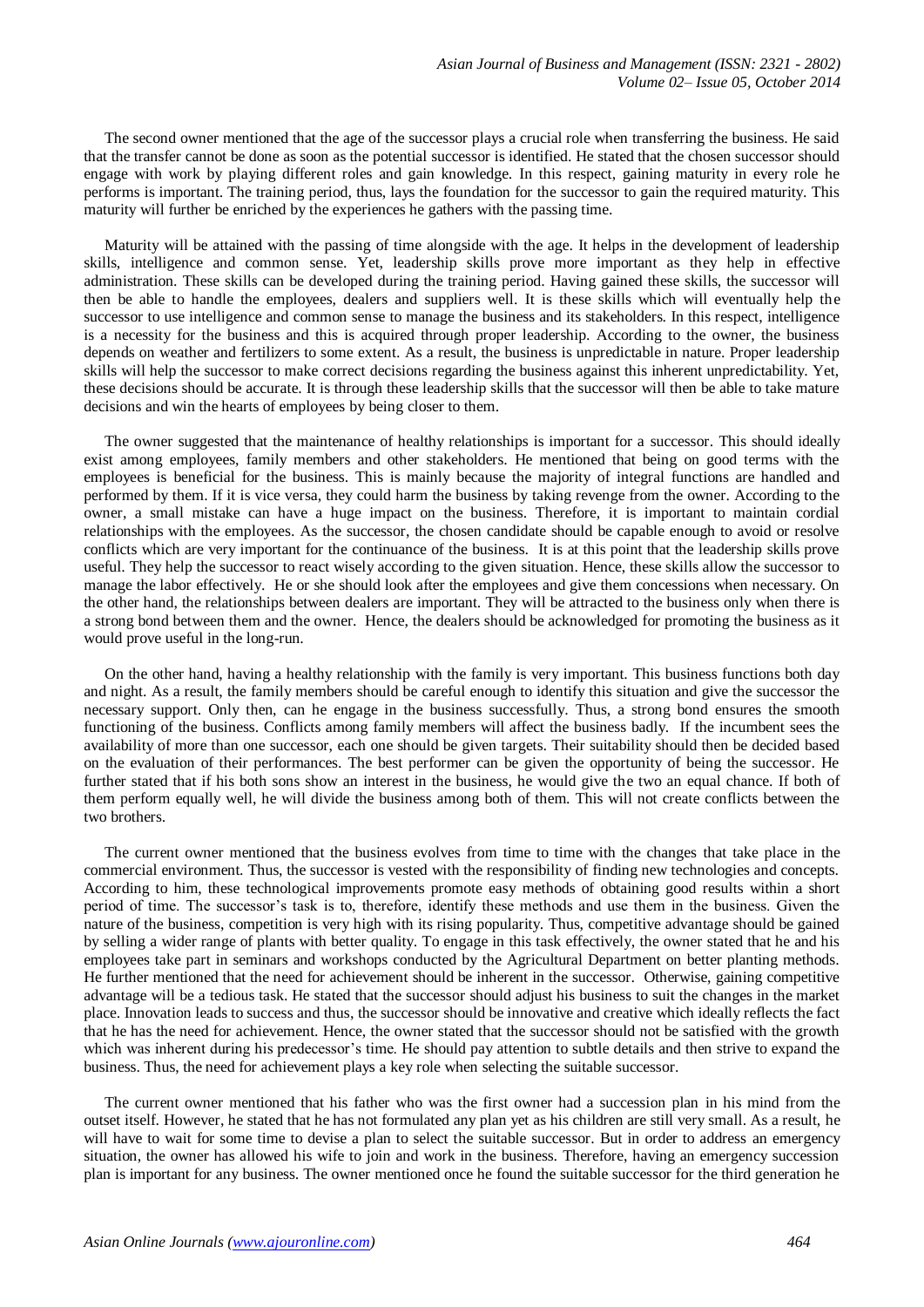will train him or her with the above characteristics and until that he will not retire from the business. Once the suitable successor has been trained and when he has shown the capability in taking over the business then, he stated that he will transfer the business completely to him. He mentioned that after the incumbent transfers the business, it is not good to be involved with the business because his influence and interference will only make the successor lose confidence in himself. Therefore, after retirement, the incumbent should keep his distance from the business. He mentioned that if he sees any downturn after the transfer, then he will join the successor and help him overcome the situation. But when it is resolved, he will once again allow the successor to be completely in charge of the business.

## **5. DISCUSSION**

According to the interviewees of the above companies, they have achieved successful succession planning. Based on the case studies the following table has been developed to state the factors and barriers that affected or not affected the succession of the above companies.

| Factors affecting<br><b>Succession Planning</b> | 9g           | Gender | s<br>S<br>gne:<br>Willin | background<br>Educational | Relationship | Trust | vement<br>Need for<br>achie | Role<br>8<br>Experien<br><b>Business</b> | $\frac{1}{10}$<br>ð<br>after<br>tirement<br>Attitude<br>wner<br>Ö | plan<br>Emergency<br>succession | skill<br>Different |
|-------------------------------------------------|--------------|--------|--------------------------|---------------------------|--------------|-------|-----------------------------|------------------------------------------|-------------------------------------------------------------------|---------------------------------|--------------------|
| Sopana Flower Plant<br>Nursery                  | $\checkmark$ | Х      |                          |                           |              |       |                             |                                          |                                                                   |                                 |                    |

## **Table 1: Case study findings**

The above table shows the findings of the three case studies. Based on the case study information the factors and barriers that affect the succession planning were identified. Third case study elaborates that due to not having some of the factors, the company could not succeed its generation transfer. Based on the above findings the factors affect mostly on family business succession are based on choosing a suitable successor. Those factors are the age or the maturity of the potential successor, willingness to take over the business, educational background, relationships with both family and non-family members, the need for achievement, gaining experience in various business functions and having skills like leadership, innovativeness, communication etc. The potential successor requires different types of skills depending on the functions involved in the business. Using the case studies the barriers that affect in succession planning were identified. Those are unavailability of an emergency plan, obtaining trust from other parties like family and stakeholders of the business towards the successor and involvement of the previous owner even after handing over the business to the successor.

One of the case studies explained that the gender of the successor is not an issue in selecting a successor but the other case study explained that depending on the functionalities available on the business they cannot choose females as the successors. Based on both case study information and the literature review findings the personality and attitudes of the successor and after the transfer adapting to the environment is required. The business should be transferred at the right time rather waiting until the owner is unable to perform the work. Moreover, the findings showed that the owner should plan for any unpredictable situation. Therefore, it is important to have a pre planned mechanism for business transfer.

## **6. CONCLUSIONS**

The results showed the factors and barriers affect in succession planning. Based on them the study recommended set of guidelines for a successful succession. The guidelines are as follows;

## Guideline 1: **Do not discriminate against any potential successor based on their gender.**

If the person is willing to learn the skills and business knowledge then that person is suitable for choosing as a successor. But depending on the nature of the business, at times a particular gender will not be willing to work in that business.

## Guideline 2: **Investigate the willingness and obtain the consent of the potential successor before transferring the business.**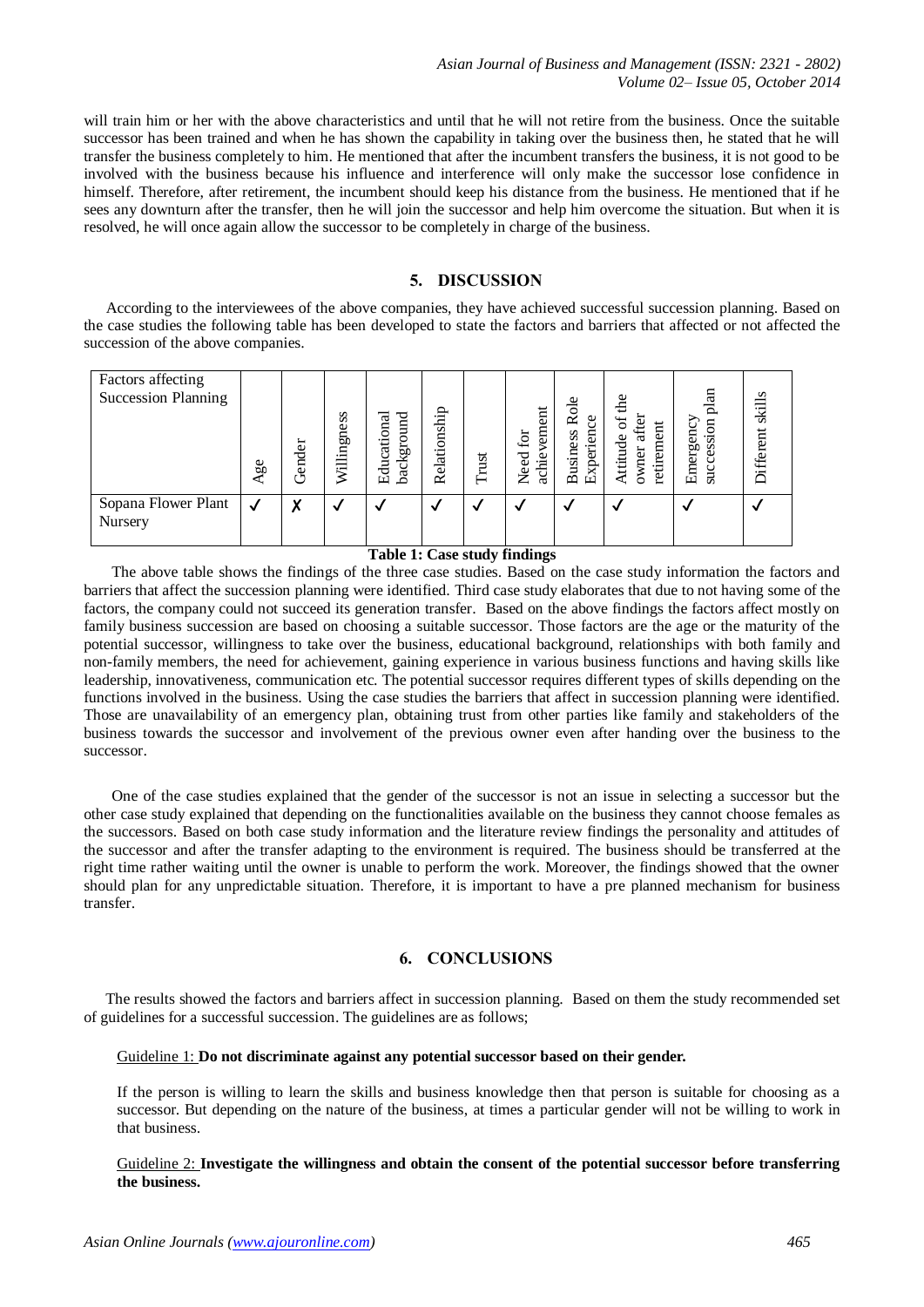Owner should not transfer the business to any potential successor without his or her consent. Therefore if the identified potential successor is willing to take over the business and has an interest to improve it then transfer the business to that person.

#### Guideline 3: **The identified successor should be educated with the basic financial knowledge, competitive and intelligence capabilities.**

This could be through formal or informal education where the owner can provide the above knowledge through an institution or allow the successor to learn by experience during the training period.

#### Guideline 4: **The successor should have leadership skills, communication skills, common sense and other job related soft skills like patience etc. along with the business skills.**

The successor should understand that once the business has been transferred the environment and the management changes. The employees have used to the previous owner's management techniques. Therefore the successor should be capable enough to attract the employees and other parties related to the job towards to him or her.

## Guideline 5: **The owner should be responsible to provide necessary training and knowledge on the business for the chosen successor.**

The training has to be done for a certain period which should be a sufficient time period for the successor to acquire the knowledge. Therefore the successor should obtain knowledge on each and every business role from the grass root level to top level.

## Guideline 6: **The chosen successor should be at the correct age or maturity level to take over the business with proper business knowledge and skills.**

The maturity level of the successor is the age which shows that he/she is capable of taking over the business. In order to develop him/her at the right age and by then he or she should be properly trained and developed.

#### Guideline 7: **The successor should be innovative and possess the quality of need for achievement.**

The chosen successor should be able to carry out the business tasks enthusiastically and put his/her effort to improve the business more than the previous owner.

## Guideline 8: **The successor should develop a good relationship with the family members.**

Since the successor out smarted the other members of the family the successor should always show that he or she cares about the family. This helps to reduce the conflicts within the family members.

## Guideline 9: **If the owner has several potential successors with required the knowledge, skills, attitudes, interest and commitment then the owner should choose the best one.**

In order to do this the incumbent should define a rational and unbiased process that can equally evaluate the potential successors. This selection should emphasize its relevance to the business tasks and should be a valid selection that is accepted by the potential successors.

#### Guideline 10: **The successor should gain the trust from the employees by developing a positive relationship with them.**

The trust is important between them to run the business smoothly. The successor should create a comfortable environment to the employees since their working environment changed after the business transfer.

#### Guideline 11: **Successor should obtain the trust of the previous owner on his/her performance after the transfer.**

As the successor he or she should gain the trust from the owner and prove to the owner that he/she is capable enough to make correct decisions and run the business smoothly. Moreover the successor might have to work more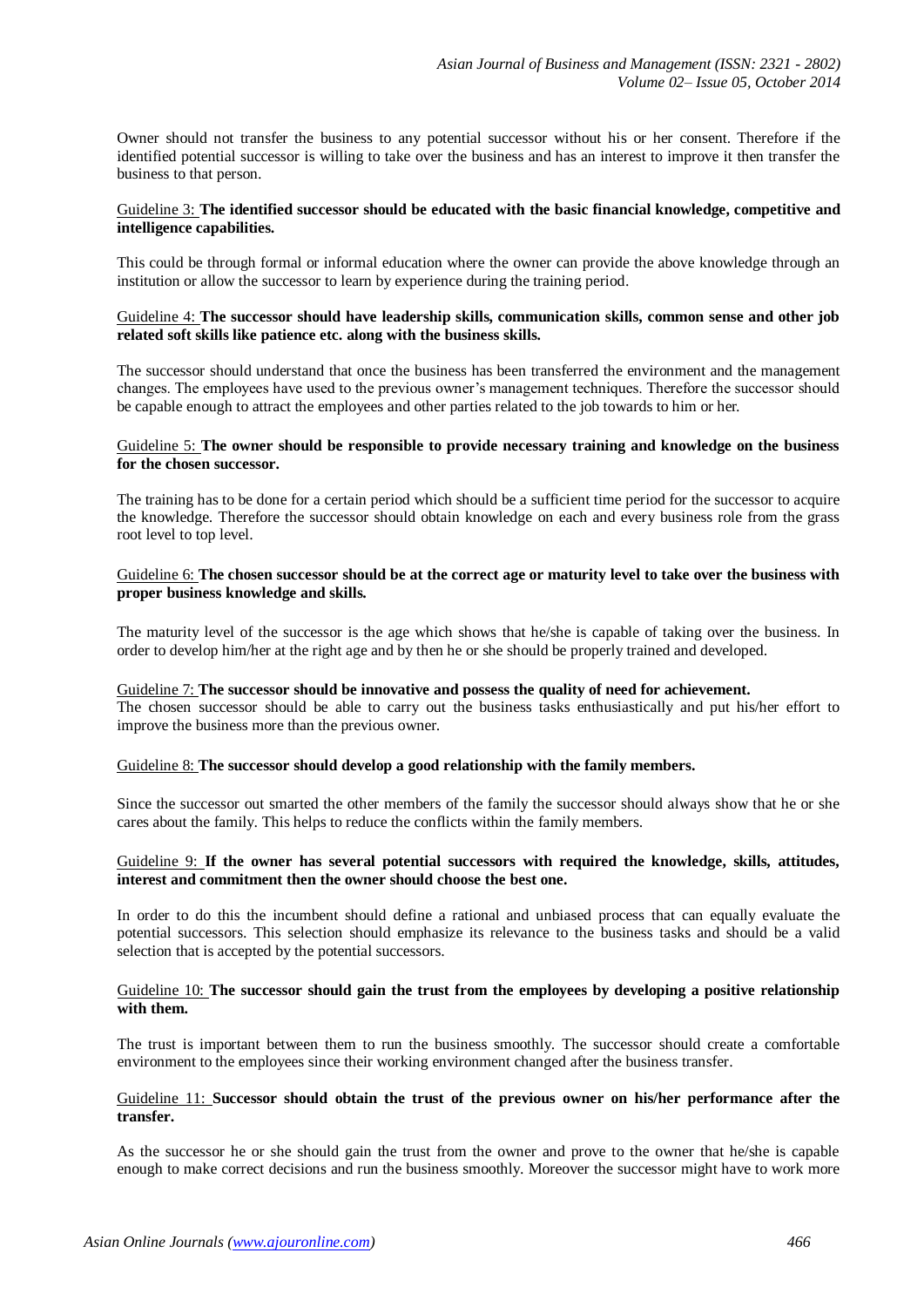and perform better than the owner. This would improve his/her credibility and build owner confidence on the successor.

## Guideline 12: **Once the business has been transferred to the successor, the owner should not be directly involved in the management with the successor.**

The owner should allow the successor to make his or her own decisions. If any decline or issue arises in the business then the owner can share his or her knowledge with the successor and help the successor to overcome the problematic situation.

#### Guideline 13: **Availability of emergency backup succession plan.**

Succession planning cannot be done within a short time period. It consumes much time to identify a successor and train the successor to the business process. Therefore the owner should understand this and plan the succession well ahead and keep an emergency backup succession plan. This will support the business run smoothly in the case of any unpredictable situation.

## **7. REFERENCES**

Barry Ip, Gabriel Jacobs, (2006) "Business succession planning: a review of the evidence", *Journal of Small Business and Enterprise Development*, 13 (3), 326 – 350.

Brockhaus Robert H., (June 2004), "Family Business Succession: Suggestions for Future Research**",** *Family Business Review,* 17(2), 165–177.

Cromie, S., Adams, J., Dunn, B. and Reid, R. (1999), "Family firms in Scotland and Northern Ireland: an empirical investigation", *Journal of Small Business and Enterprise Development*, 6 (3), 253-66.

Danco, L. A. Quoted in Gersik, K. E. (1994). Reflections on the family business literature: Pioneers look to the past and future. *Family Business Review*, *7*(2), 199–205.

Davis, P. S., & Harveston, P. D., (1998), "The influence of family on business succession process: A multigenerational perspective", *Entrepreneurship Theory and Practice*, *22*(3), 31–53.

Dawley, D., Hoffman, J. and Smith, A. (2004), "Leader succession: does gender matter?", *The Leadership & Organization Development Journal*, 25 (8), 678-90

Duh. M, Polona T., Miroslav R., (2009) "Growth ambitions and succession solutions in family businesses", *Journal of Small Business and Enterprise Development*, 16 (2), 256 – 269.

Dyck, B., Mauws, M., Starke, F. and Mischke, G. (2002), "Passing the baton: the importance of Sequence, timing, technique and communication in executive succession", *Journal of Business Venturing,* 17 (2), 143-62.

European Commission (EC) (2002), "Final Report of the Expert Group on the Transfer of SMEs, EC, Brussels and May", available at: http:// europa.eu.int/ comm/ enterprise/ entrepreneurship/ support\_measures/ transfer\_business/ best\_project.htm (accessed July 9 2012).

Handler,W. C., (1992), "The succession experience of the next-generation", *Family Business Review*, *5*(3), 283–307. Ibrahim, A.B., Soufani, K. and Lam, J. (2001). "A Study of succession in a family firm", *Family Business Review*, 14 (3), 245–258.

Kansikas Juha and Kuhmonen Tuomas. (September 2008), "Family Business Succession: Evolutionary Economics Approach", *Journal of Enterprising Culture*, 16 (3), 279-298.

Kesner, I.F. & Sebora, T.C. (1994), "Executive succession: Past, Present & Future", *Journal of Management*, 20 (2), 327